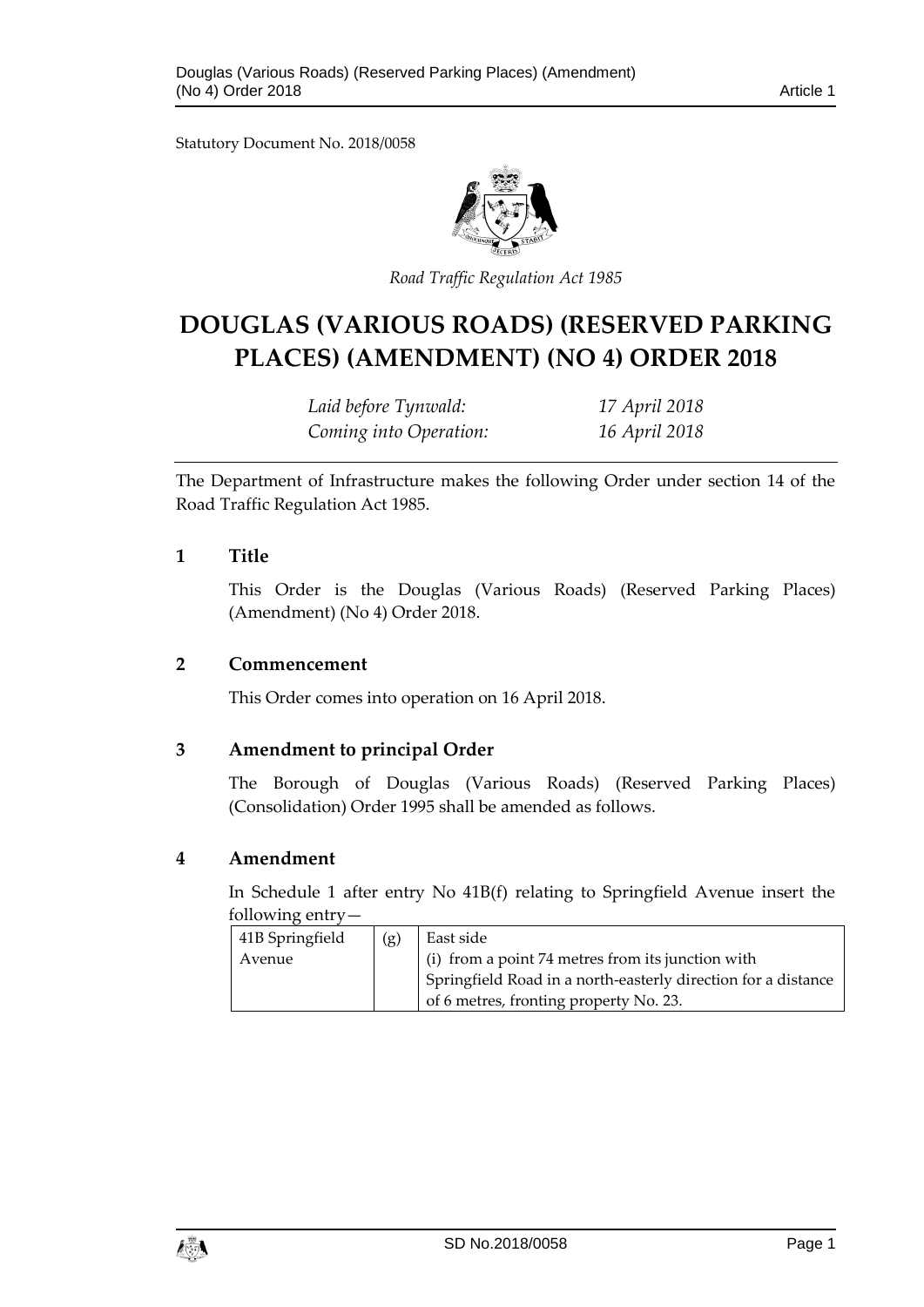Signed by authority of the Minister for Infrastructure

**MADE 1 MARCH 2018**

## **KEVIN ALMOND**

*Highway Services*